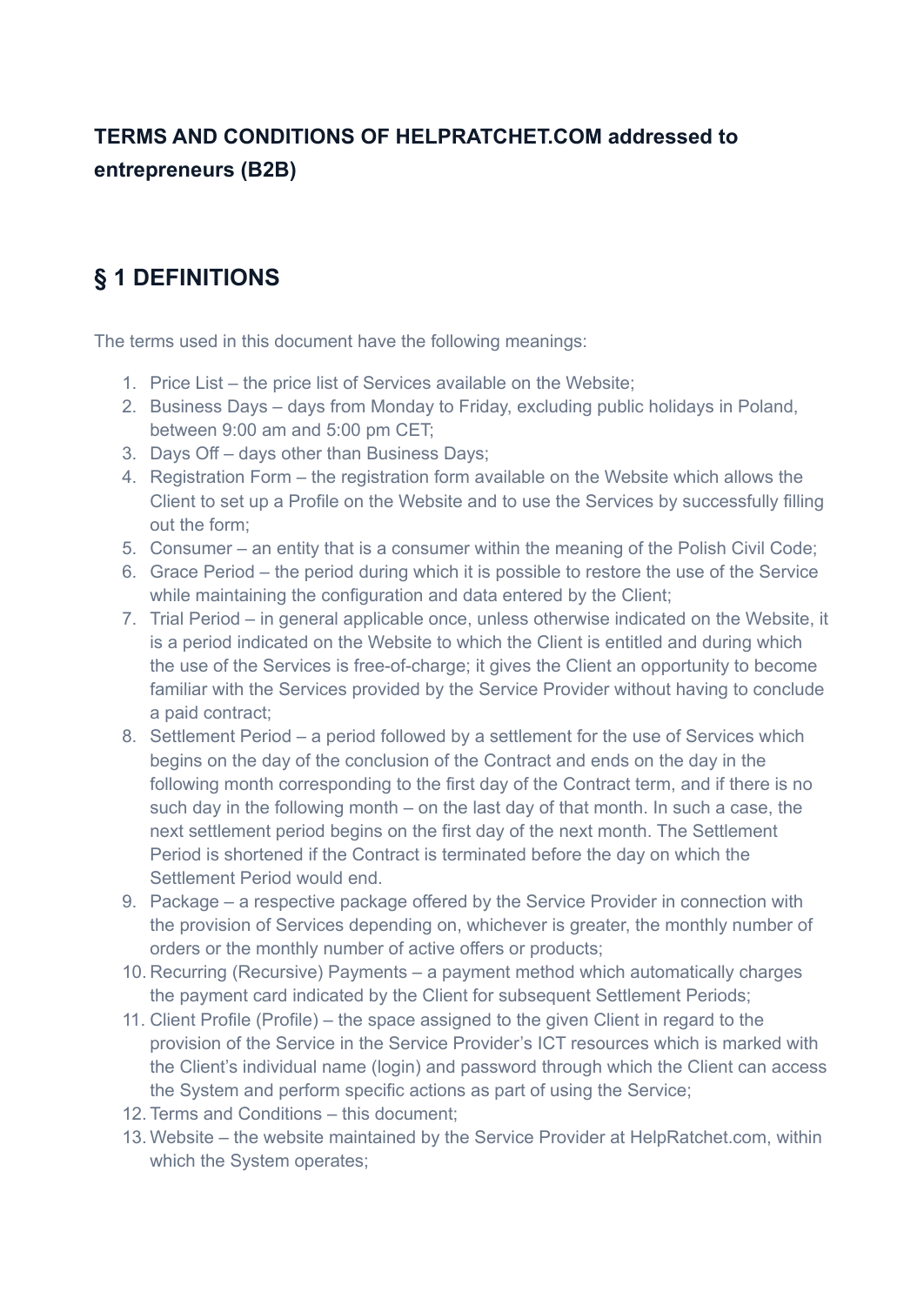- 14. Technical Specification technical requirements which must be fulfilled by the Client for the proper provision of Services specified in Appendix 1 to the Terms and Conditions which constitutes an integral part of the Terms and Conditions;
- 15. System Software as a service provided to the Client by the Service Provider under this Contract, supporting entrepreneurs in facilitating their online sales through various sales channels specified on the Website;
- 16. Contract a contract for the provision of Services concluded through the Website between the Service Provider and the Client on the basis of these Terms and Conditions and the Price List as well as the offer presented on the Website (including, among others, information about Packages), which is of the professional nature for the Client;
- 17. Services electronic services provided by the Service Provider to the Client via the Website and based on these Terms and Conditions, consisting in ensuring the Client's access to the System, as well as its proper functioning on the principles set out in the Terms and Conditions;
- 18. Client a non-Consumer entity who uses the Services under the Contract for purposes directly related to his/her business or professional activity;
- 19. Service Provider HelpRatchet spółka z ograniczoną odpowiedzialnością with its registered seat in Gdańsk, Mariana Kołodzieja 55B/41, 80-180, entered in the register of entrepreneurs of the National Court Register [KRS] maintained by the District Court for Gdańsk, under the KRS number: 0000919366, NIP [Tax Identification Number]; 5833435693, REGON [National Business Registry Number]: 389833253, e-mail: kontakt@helpratchet.com;
- 20. Technical Support/Support technical support of the Service Provider in the scope of Services provided during the term of the Contract;
- 21. Problem Reporting/Report a message sent by the Client to the Service Provider through an appropriate form available on the Client Profile, in which the Client describes the technical/functional problem related to the Services in order to obtain assistance from the Service Provider.

### **§ 2 GENERAL PROVISIONS**

- 1. These Terms and Conditions regulate the conditions and the manner of providing services electronically by the Service Provider, as well as the use of these services by the Clients.
- 2. Due to the nature of the Services, and due to the fact that they are intended to support entrepreneurs in conducting sales activities, the Terms and Conditions and Services are not addressed to Consumers.
- 3. A device with a web browser, Internet access and an active e-mail are necessary for the use of the Services to be possible. Detailed technical conditions for using the Services can be found in the Technical Specification.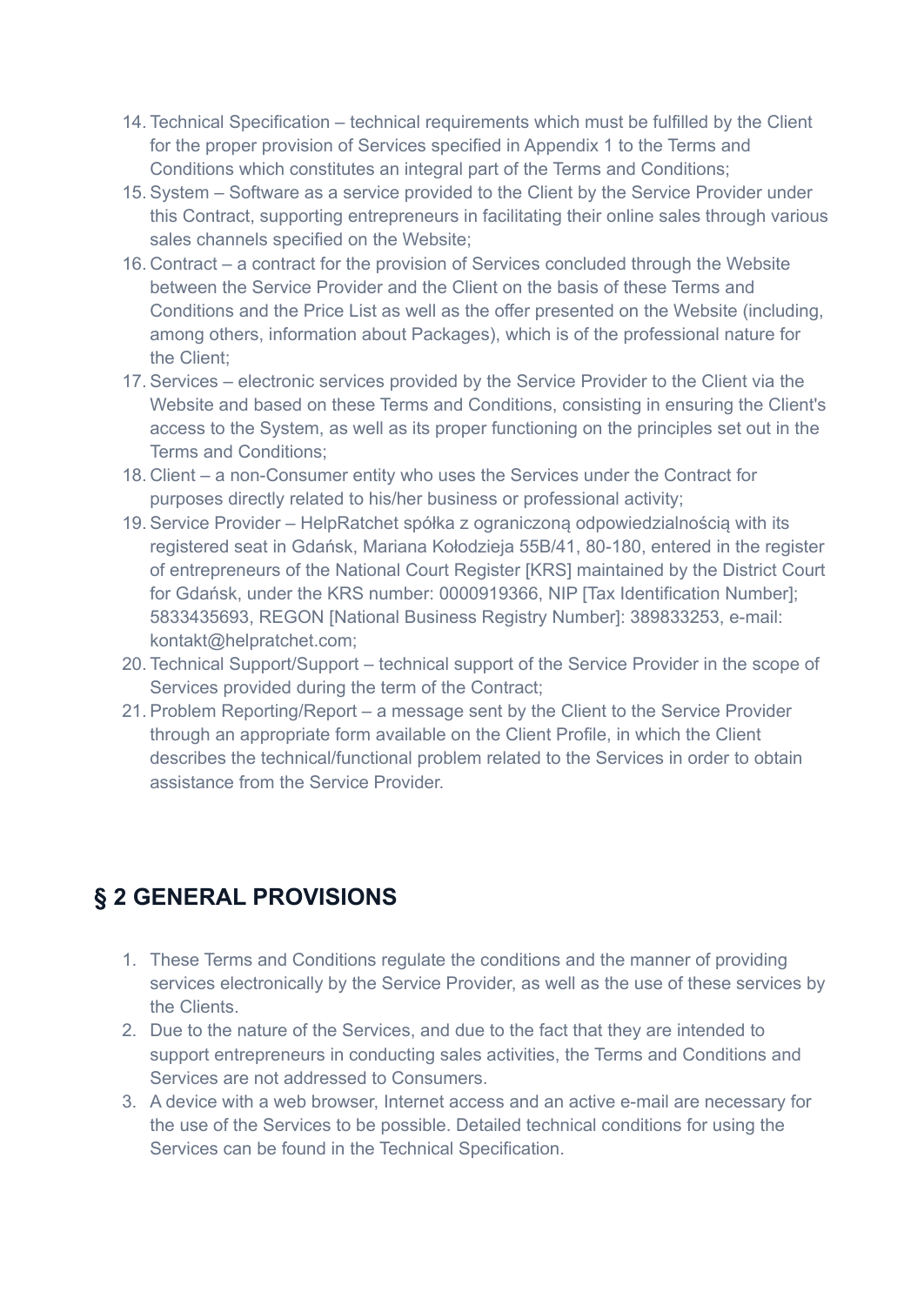#### **§ 3 USE OF THE SERVICES**

- 1. In order to use the Services, the Client should register on the Website, i.e. set up a Client Profile on the Website, providing the relevant data specified in the Registration Form (including access data to the Website), and accept these Terms and Conditions.
- 2. When the Client sends the Registration Form by activating the appropriate button upon placing an order, the Contract between the Service Provider and the Client is concluded, after which the Client can use the Services as part of the Trial Period.
- 3. The Client has the option of concluding a paid Contract after the end of the Trial Period or during its duration which may involve obtaining a discount applied to the first subscription for using the Services. Information about a possible discount will be placed on the Website. Conclusion of such a Contract takes place when the Client upgrades the free-of-charge service to the paid version using the relevant function on the Website, in line with the principles set out in the Terms and Conditions.
- 4. The Client will be notified about the end of the Trial Period and the possibility of concluding a paid Contract via an e-mail sent to the address assigned to the Client Profile.
- 5. The Client may use the Services only in connection with the sale of goods (s)he carries out, and the Service Provider does not agree to the use of resources and functions available on the Website for the purpose of the Client's activity that would infringe the Service Provider's interest, in particular consisting in the sale of Services used by the Client under the Contract.
- 6. The Client is prohibited from using within the Website, System or Services any solutions that automate the use of the Website, System or Services (scripts, bots, robots, etc.), except for solutions which use the official API.
- 7. If the Service Provider concludes that the Client has violated the above §3 subs. 6, the Service Provider will be entitled to block access to the System by blocking the Client Profile and terminating the Contract without prior notice in accordance with § 6 subs. 4 (b).
- 8. The Client is prohibited from using the Website in a way that violates the law, good manners, personal rights of third parties or legitimate interests of the Service Provider, as well as disseminating unlawful content.

## **§ 4 SCOPE OF THE SERVICES**

1. As part of using the Services, the Client may use additional functions available on the Client Profile, such as: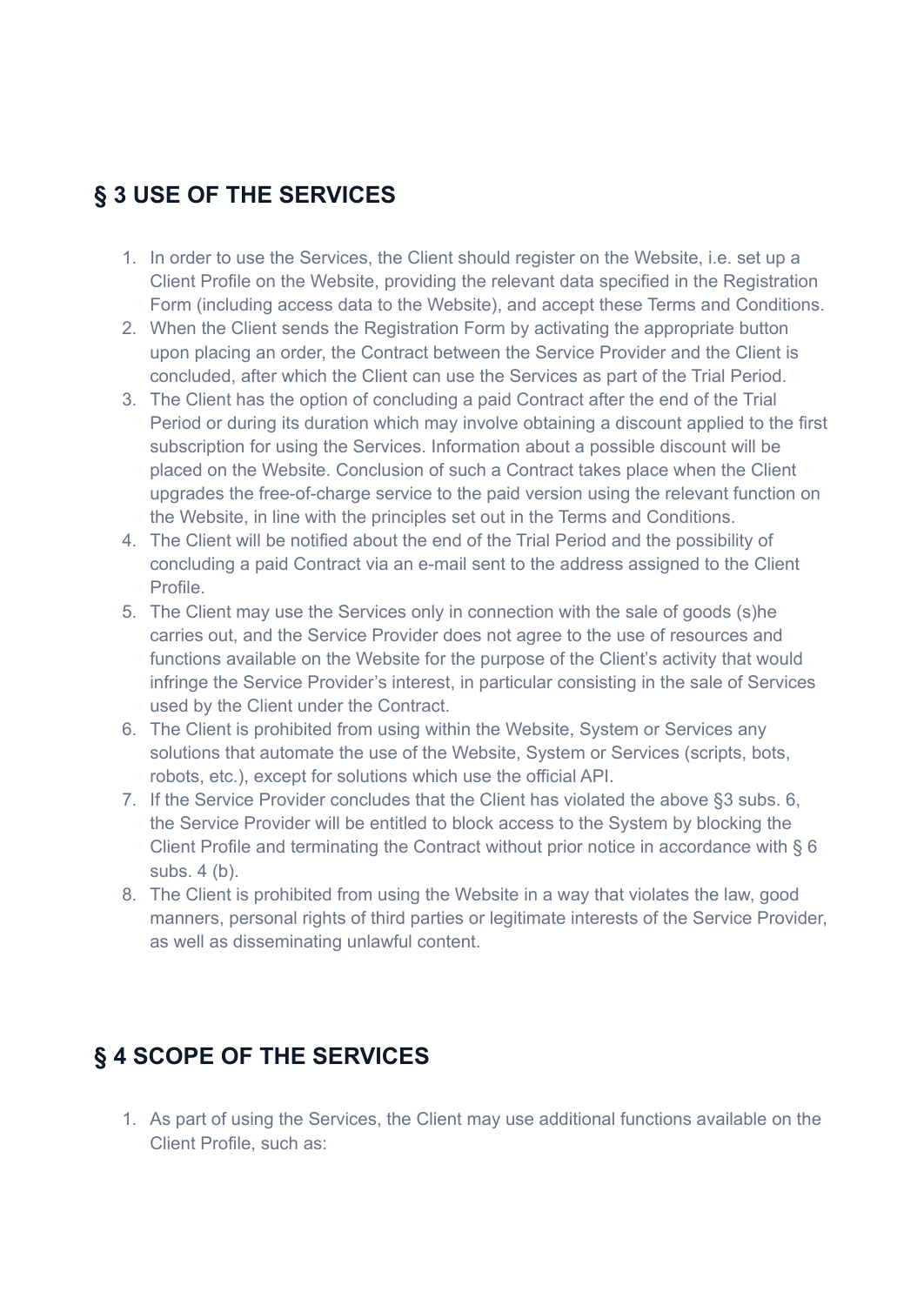- 1. Order Manager designed for sales management, which allows for handling orders from multiple sales channels, including sending of parcels and invoicing,
- 2. mass auction option for Allegro, eBay and Amazon for products from the Client's store warehouse or the Service Provider's internal warehouse,
- 3. possibility of full integration of the online store with Allegro, eBay and Amazon,
- 4. integration of the Client's store with marketplaces indicated on the Website.
- 2. Detailed information about the functions of the Services, available System integrations, as well as Packages is available on the Website, especially in the Price List.

## **§ 5 TECHNICAL SUPPORT**

- 1. During the term of the Contract, the payment for using the Service covers the Client's option to use the Service Provider's remote Technical Support within the scope related to the Services.
- 2. The Client may use the Technical Support only by sending a Problem Report to the Service Provider via the contact form available on the Client Profile.
- 3. By reporting an error, the Client indicates the subject of the report by selecting an appropriate option from the list available on the Website.
- 4. Technical Support is available only to Clients who are not in arrears with due payments for Services.
- 5. Technical Support includes assistance in removing errors in the System that arose during the Client's use of the Service and apply both to the basic Services and to their functions provided by the Service Provider.
- 6. Technical Support does not apply to:
	- 1. elements that are subject to the Client's independent modification (e.g. graphic templates);
	- 2. errors that arose as a result of the Client's interference in the Service settings, and in particular the System, which are not available to the Client from the administrative panel level visible to each Client after logging into the System, to which the Client obtained access by violating the nature of the Service;
	- 3. errors resulting from the Client's failure to meet the technical requirements necessary to use the Service indicated in the Contract.
- 7. The errors can be categorised as follows:
	- 1. Main Error results in the unavailability of the System or its main functions for at least 20% of Clients;
	- 2. Normal Error any error other than the error listed in (a).
- 8. In the event that, in a given settlement month, more than 25% of errors reported by the Client are reported in a manner different than specified in subs. 7 or are fictitious, the Client will be required to pay remuneration for the provision of Services by the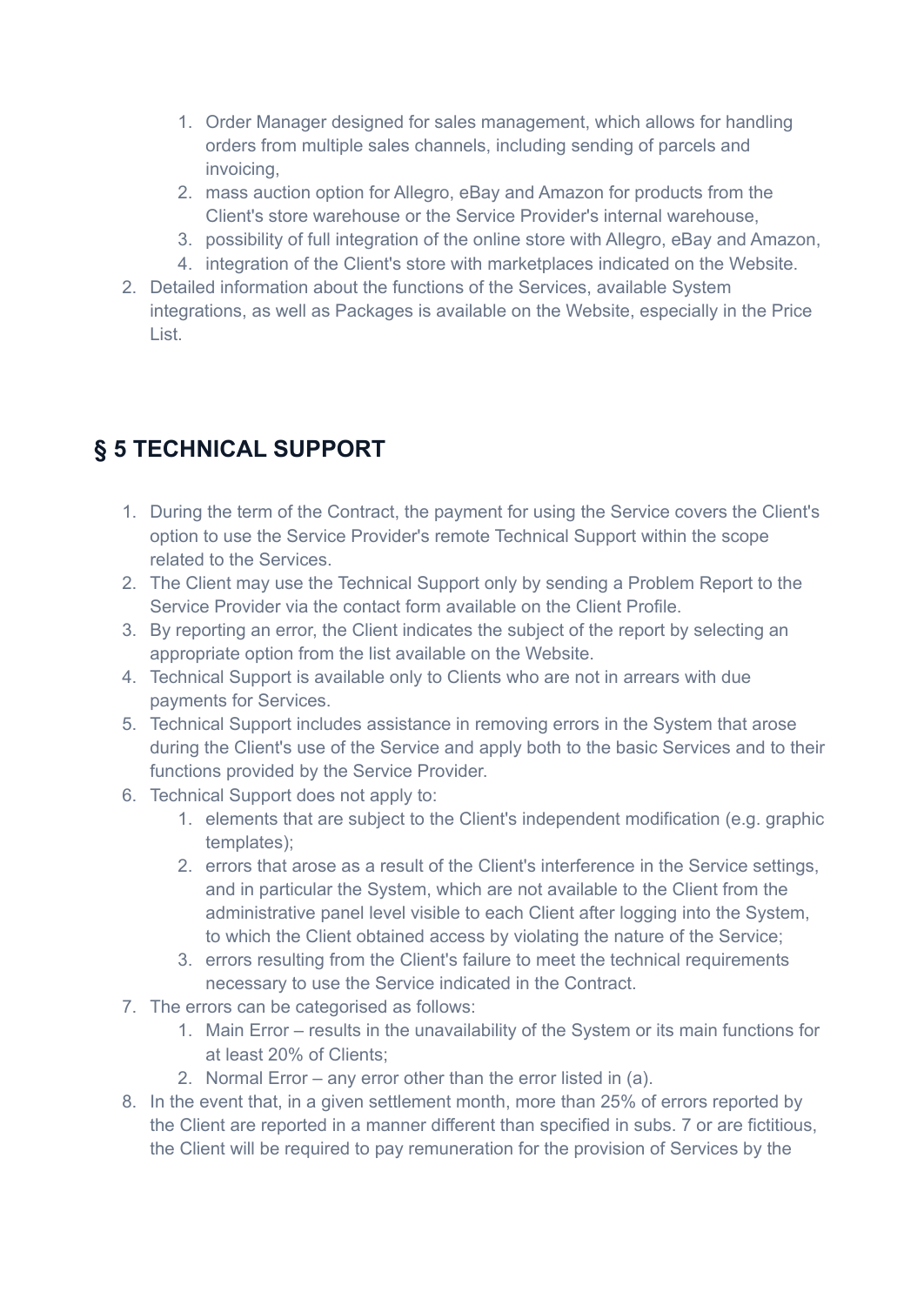Service Provider in connection with these notifications at an hourly rate of PLN 150 net for every initiated hour.

- 9. Technical Support:
	- 1. for Main Errors is implemented within:
		- up to 48 hours and consists in minimising these errors or their effects;
		- up to 72 hours and involves removing these errors.
	- 2. in relation to errors other than those indicated in (a) it is implemented in accordance with the Service Provider's time and technical capabilities, about which the Client will be notified.
- 10. The Service Provider may qualify the subject of the report, which, in the Service Provider's opinion, is not an error, as a function the implementation of which will be taken into account when developing the Services – in this case, the report is not treated as a basis for calculating the remuneration referred to in subs. 8.
- 11. Technical Support is provided on Business Days only.
- 12. In the case of errors reported on a Day Off, the deadline for removing errors begins to run from 9:00 am on the first Business Day following the Day Off on which the error was reported.
- 13. The Client may use Technical Support beyond the scope indicated in subs. 7 for a fee. The cost of such support, including the estimated cost, is provided by the Client after the Client declares his/her interest in such a service, based on the hourly rate indicated in the Price List before making a decision to order the service.

## **§ 6 TERM OF THE CONTRACT**

- 1. Contracts for the provision of paid Services are concluded for an indefinite period of time.
- 2. The Client may terminate the Contract at any time, i.e. delete the Profile permanently by using an appropriate function on the Website.
- 3. The Service Provider may terminate the Contract with a 7-day notice period, subject to subs. 4. The Service Provider will inform the Client about the termination by sending an e-mail to the address assigned to his/her Profile on the Website.
- 4. The Service Provider is entitled to terminate the Contract without observing the notice period specified in the Terms and Conditions in the event of:
	- 1. The Client providing false or incomplete data required in connection with the Contract;
	- 2. Suspicion or confirmation of the fact that the Client uses the Services in a manner inconsistent with the Terms and Conditions or with the generally applicable provisions of law;
	- 3. Suspicion that the Client uses the Services in a way that violates third party rights.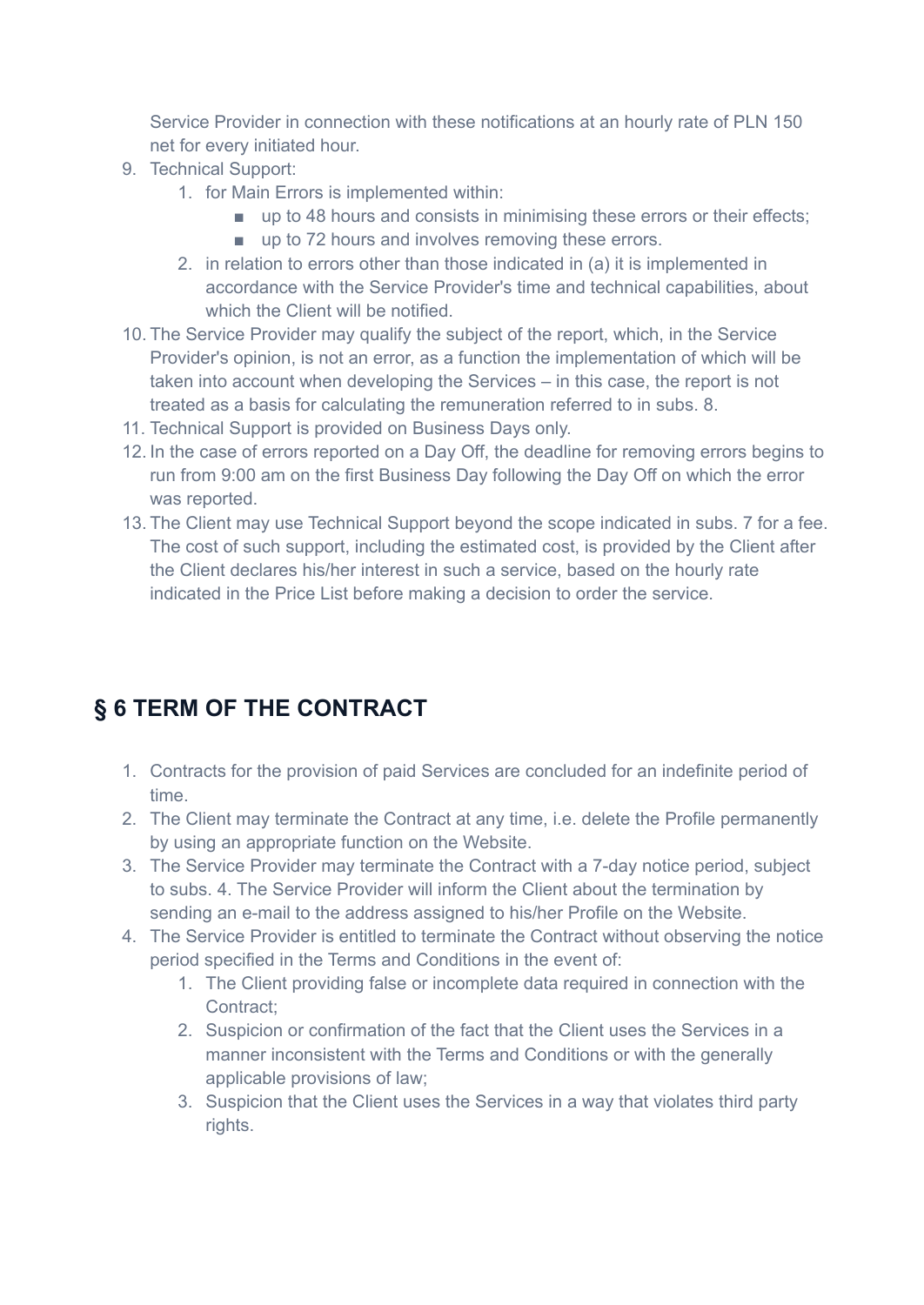## **§ 7 GRACE PERIOD**

- 1. The grace period begins:
	- 1. on the first day after the ineffective expiry of the payment deadline indicated on the VAT invoice issued for the use of the Services by the Service Provider,
	- 2. on the first day after suspending the Client Profile,
	- 3. on the first day after the end of the Trial Period.
- 2. The grace period lasts for, whichever is sooner, a maximum of 12 months or until:
	- 1. the Client reverses the suspension of the service by selecting the appropriate option on the Website,
		- 2. upgrading free-of-charge Services after the end of the Trial Period to paid Services,
		- 3. successful payment of the Services if the transition to the Grace Period resulted from the lack of payment for the use of the Services within the time limit indicated on the VAT invoice issued by the Service Provider.
- 3. The Grace Period is not a period during which the Client can use the full range of Services, but only gives the Client the opportunity to re-use the Services while maintaining the current configuration of the Client Profile and data entered by the Client.
- 4. At the end of the Grace Period, the Service Provider has the right to permanently delete the Client Profile, which will be equivalent to the termination of the Contract, and, as a result, all data related to the Profile will be deleted.

#### **§ 8 PAYMENTS**

- 1. Detailed information on payments, as well as on the free-of-charge Trial Period, for Services, can be found in the Price List available on the Website.
- 2. After the end of each Settlement Period during which the Client has used the Services and an obligation to make a payment has arisen on his/her part, the Service Provider will issue and provide the Client with an invoice.
- 3. If the Client terminates the Contract during the Settlement Period, the Service Provider will issue and provide the Client with an invoice only for the period in which the Client used the Services and the payment obligation has arisen.
- 4. The invoice is considered to be have been paid when the entire amount indicated on the invoice is credited to the Service Provider's bank account.
- 5. The Client consents to receiving invoices by the Service Provider via e-mail at the Client's e-mail address assigned to his/her Profile.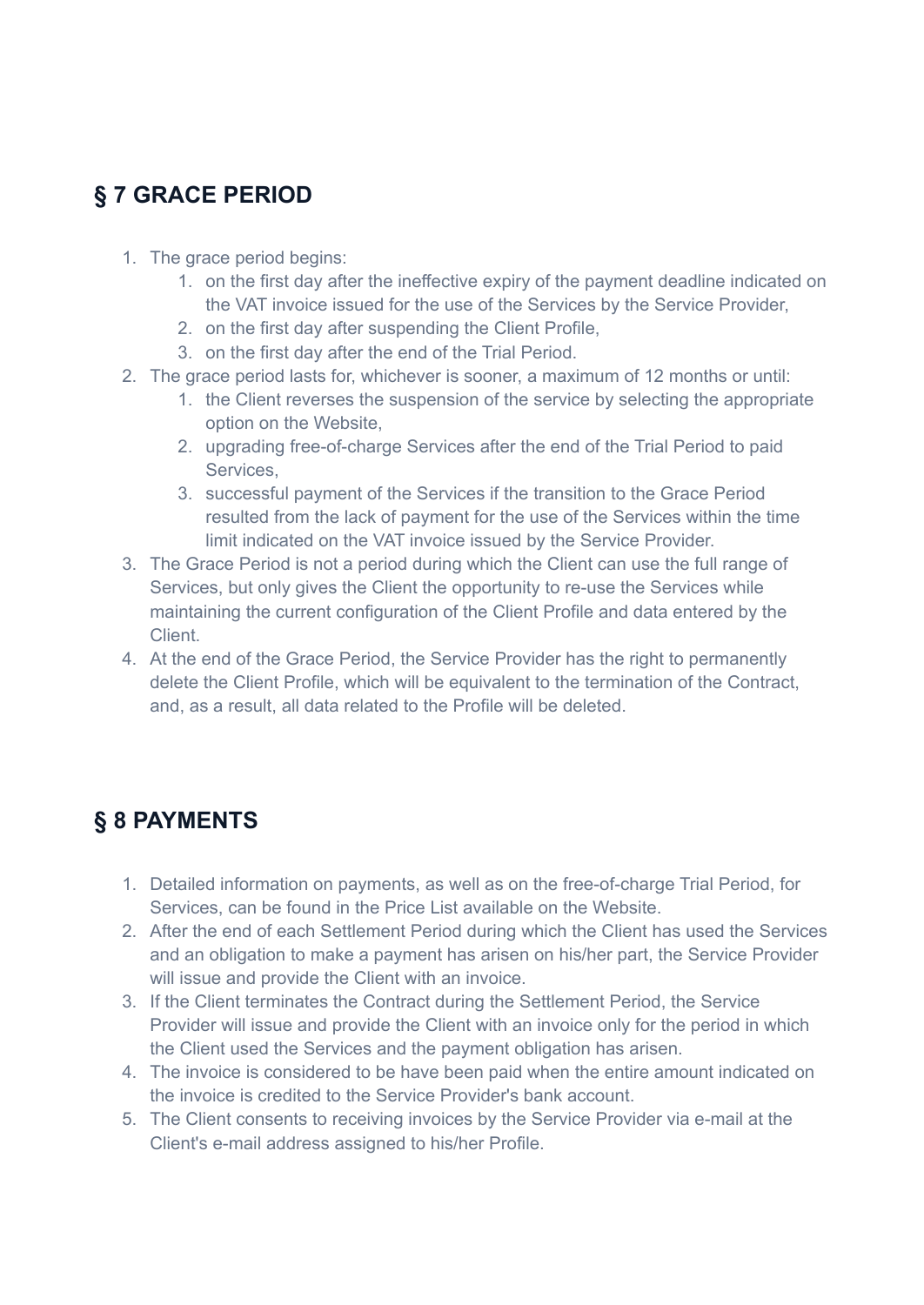- 6. Using the Client's Profile, the Client can make payments automatically through Recurring Payments, i.e. periodically debiting the Client's bank account with the amount that is due for using the Services in a given Settlement Period.
- 7. Choosing the option of Recurring Payments is tantamount to automatic payment resulting from the concluded Contract for subsequent Settlement Periods until the Client or the Service Provider terminates the Contract regarding the provision of the Service or until the Client withdraws his/her consent for Recurring Payments via the Client Profile.
- 8. In the absence of funds on the bank account to which the defined payment card is assigned, the attempt to charge the account will be repeated three times after 3, 10 and 14 days. When the last charging attempt is ineffective, the Grace Period begins in accordance with § 7 of the Terms and Conditions.
- 9. The Client may cancel Recurring Payments via the Client Profile at any time, provided that the cancellation of these payments will not apply to the current Settlement Period.
- 10. Only payments made using a payment card and online payments are available on the Website. It is not possible to make payments on the Website using a traditional transfer directly to the Service Provider's account.
- 11. Settlements of payment card transactions and of transaction by online payments are carried out via Dotpay.pl or another payment operator offered on the Website, selected by the Client.

### **§ 9 COMPLAINTS**

- 1. In the event of any objections as to the functioning of the Services, in particular the System, as well as the provision of Services by the Service Provider, the Client may file a complaint.
- 2. Complaints should be submitted electronically:
	- 1. to the Service Provider's e-mail address: kontakt@helpratchet.com or
	- 2. through the Website using the contact form.
- 3. In the complaint notification, under pain of leaving the complaint without consideration, the following should be indicated jointly:
	- 1. the Client's login or e-mail address assigned to him/her on the Website,
	- 2. subject of the complaint, i.e. reservations regarding the Services,
	- 3. the complaint settlement method suggested by the Client,
	- 4. the moment on which the reason for the complaint arose,
	- 5. the moment of obtaining information on the reason for the complaint referred to in (d).
- 4. The deadline for filing a complaint is:
	- 1. within 20 days from the day referred to in subs. 3 (e)
	- 2. within 60 days from the day referred to in subs. 3 (d).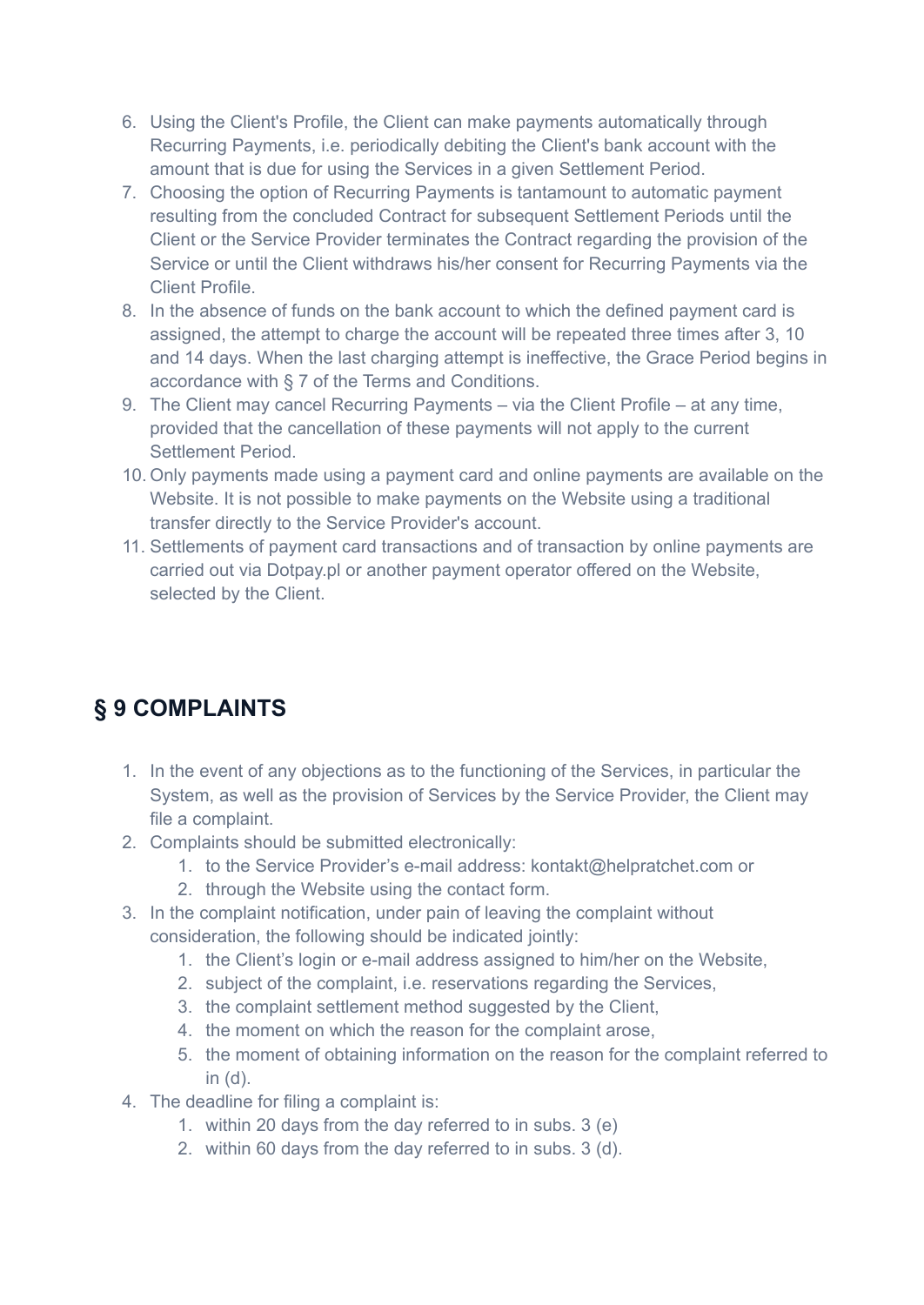- 5. The complaint will be considered within 30 days from the date of submission of the relevant complaint.
- 6. The Service Provider will forward the response to the complaint to the Customer to the e-mail address assigned to the Client Profile or through the Website, especially the Profile.

### **§ 10 RESTRICTIONS**

- 1. The Service Provider is liable solely for intentionally caused damage to the Client. Any other liability of the Service Provider towards the Client (including lost profits) is excluded.
- 2. The Client, as the controller of personal data entered by him/her into the System, is responsible for making and storing backup copies of these data, as well as other content entered by him/her, with the exception of the data in relation to which the Service Provider is the controller.
- 3. The Service Provider reserves the right to possible breaks or disruptions in the provision of electronic services and in providing of the Website, including the System, caused by modifications, repairs, modernisation, extension or maintenance of the Service Provider's ICT system or software relevant to the functioning of the Services.
- 4. In each case, the Service Provider makes every effort to limit the negative effects of the technical problems as much as possible and to ensure that technical breaks limit the Client's access to the Services as little as possible.
- 5. The Service Provider has the right to use the name, website address and logotype of the Client on their websites and in their promotional materials to indicate that the Client uses or has used the Services, unless the Client opposes this.
- 6. In order to develop and improve the quality of the Services provided, including the System, the Service Provider may use data related to the processing of orders by the Clients using the System (e.g. regarding the number of products, transactions and clients) to make analyses, with the exception of the Clients' clients personal data.
- 7. The Service Provider may publish the results of the analyses referred to in subs. 6, but only in the form of overall summaries regarding the Clients in a way that prevents recipients of these analyses from assigning data to individual Clients.

### **§ 11 PERSONAL DATA**

1. The personal data of the Client processed in connection with the use of the Website are administered by the Service Provider acting as the controller.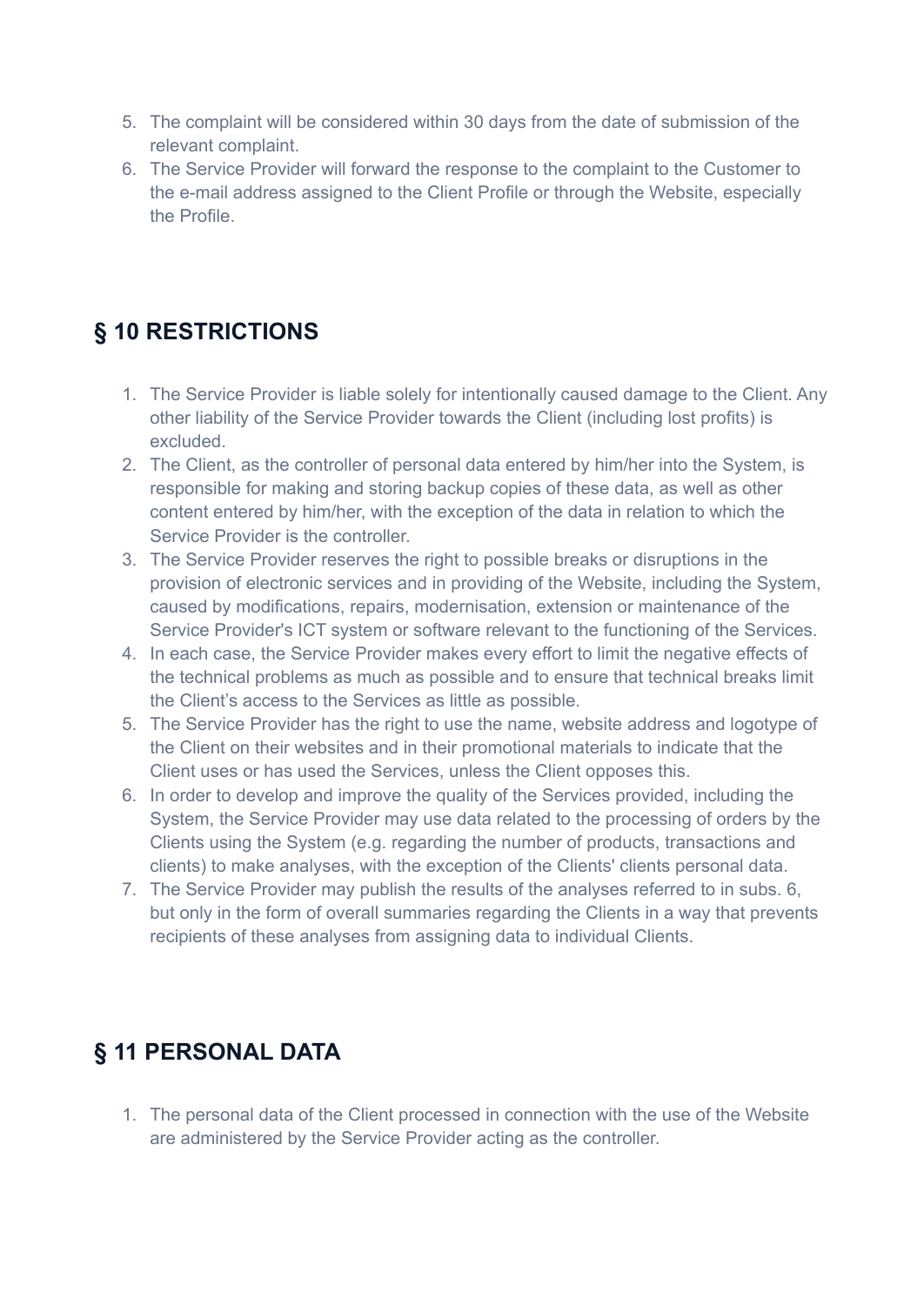- 2. The Client is the controller of personal data of data subjects, other than the Client, provided by the Client in connection with the use of the Website. The Service Provider processes data of data subjects other than the Client on the basis of the Personal Data Processing Entrustment Agreement, which constitutes Appendix 2 to the Terms and Conditions.
- 3. The Client's personal data are processed mainly on the basis of a Contract and for its implementation, in accordance with the principles set out in the general regulation of the European Parliament and of the Council (EU) on data protection (GDPR). Detailed information regarding the processing of personal data by the Service Provider is available in the Website's Privacy Policy.

## **§ 12 FINAL PROVISIONS**

- 1. The Terms and Conditions are available in Polish, English. The Service Provider has the right to amend these Terms and Conditions on the principles set out in this section.
- 2. The Service Provider will inform the Clients about the proposed changes no later than within 14 days before their planned entry into force by sending an e-mail to the e-mail address assigned to the Client Profile.
- 3. The Client's failure to object to the proposed changes and continued use of the Services, despite the Client having been informed by the Service Provider about the changes to the Terms and Conditions, is tantamount to his/her consent.
- 4. Until the entry into force of the changes, the Client may terminate the Contract with the effect at the end of the current Terms and Conditions.
- 5. If the Client does not terminate the Contract, however, (s)he objects to the changes the Contract terminates on the day preceding the day the changes enter into force.
- 6. All disputes arising under these Terms and Conditions will be resolved before a common court competent for the seat of the Service Provider, based on the provisions of Polish law.

# **Appendix 1: Technical specification**

1. As part of the Services offered at HelpRatchet.com, it is possible to manage Internet sales by: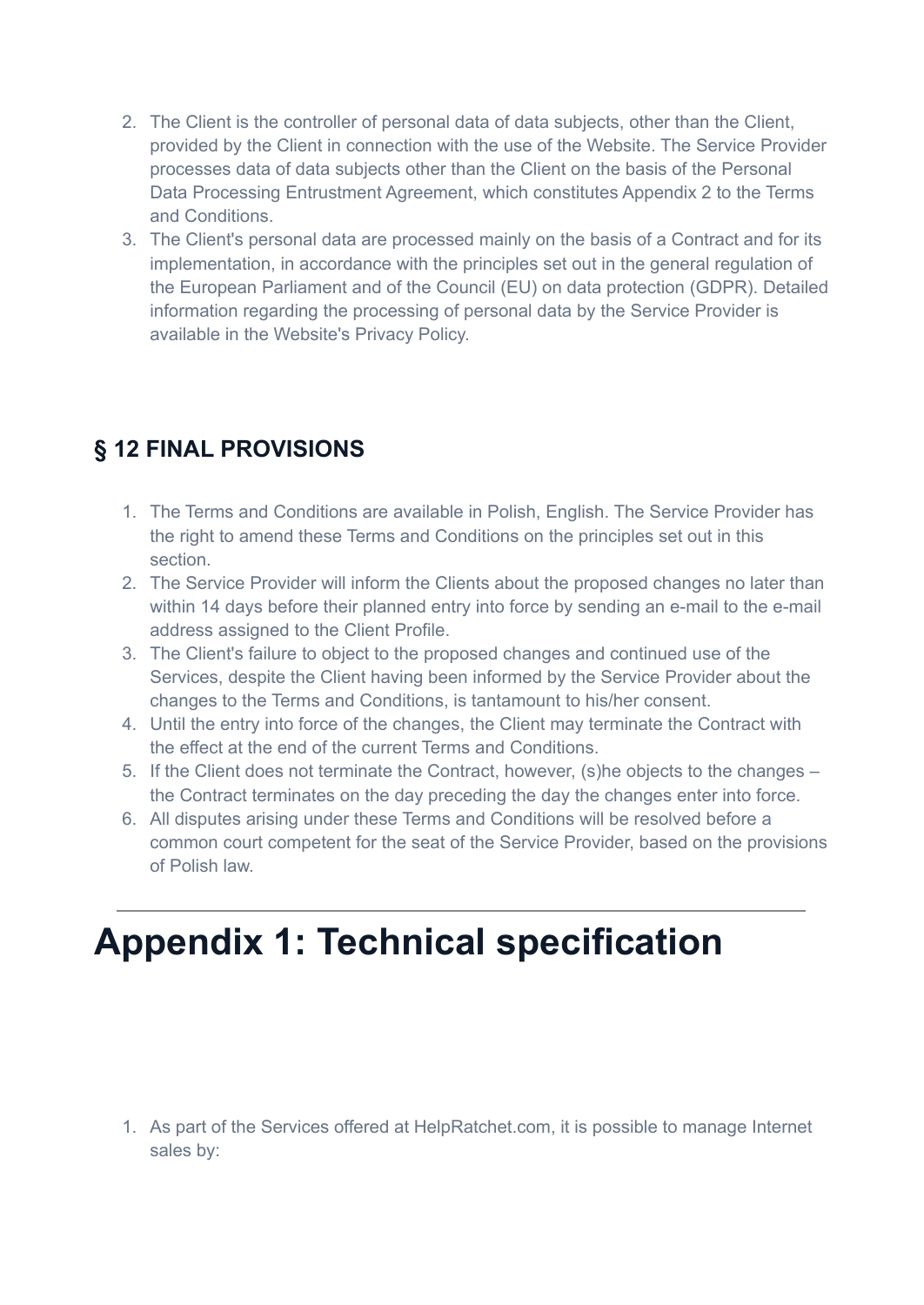- 1. accessing the Seller's Panel available at the web address indicated in the Order,
- 2. the ability to transfer products between shared interfaces (e.g., transfer products from the online store database to Allegro and eBay auction platform),
- 3. product management in the HelpRatchet product warehouse (an individual warehouse for each Client).
- 4. downloading orders from various Sales Channels and their service within the Seller's Panel and order manager.
- 2. The use of the Services available at HelpRatchet.com, the following technical requirements are required:
	- 1. computer equipment and a stable Internet connection,
	- 2. a modern Internet browser: e.g. Internet Explorer version 11.0 or newer with JavaScript and cookies enabled or Mozilla Firefox version 50.0 or newer with JavaScript and cookies enabled, Google Chrome version 50 or newer with JavaScript and cookies enabled.
- 3. The service may not be available on mobile devices. It is necessary to use a modern web browser indicated in point 2a of this specification.

## **Appendix 2: Personal Data Processing**

## **Entrustment Agreement**

Personal Data Processing Entrustment Agreement

("Agreement")

concluded between:

a Service User HelpRatchet.com

hereinafter referred to as the Controller

and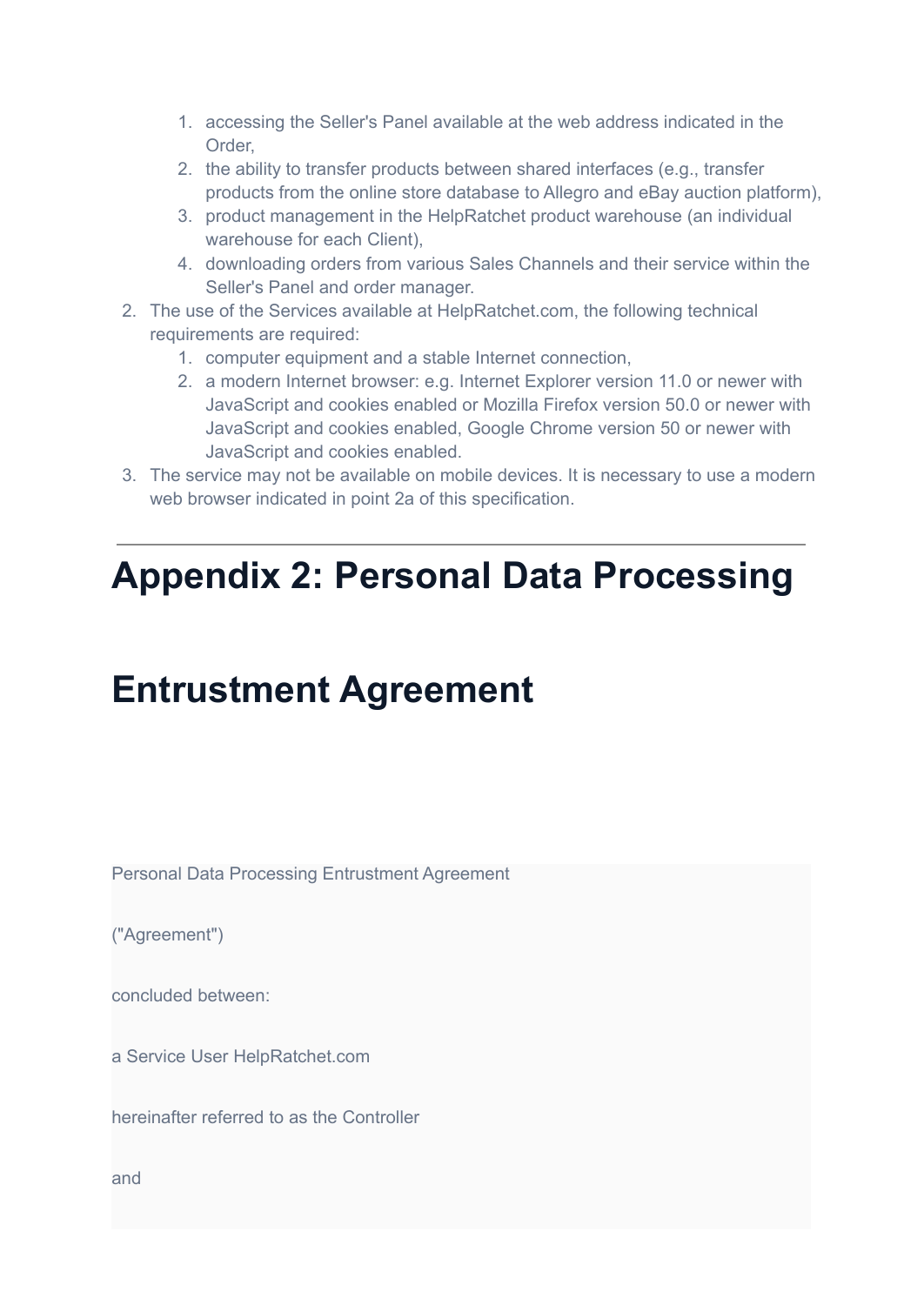HelpRatchet spółka z ograniczoną odpowiedzialnością with its registered seat in Gdańsk (80-180), Mariana Kołodzieja 55B/41, entered in the register of entrepreneurs of the National Court Register [KRS] maintained by the District Court for Gdańsk, under KRS number; 0000919366, NIP number: 5833435693, REGON number: 389833253, e-mail: kontakt@helpratchet.com;,

the provider of the service available at HelpRatchet.com

hereinafter referred to as the Processor,

in connection with the agreement for the provision of Services concluded between the Parties via the Website HelpRatchet.com, consisting primarily of the Controller's support in sales management ("Main Agreement").

#### **§ 1 GENERAL PROVISIONS**

- 1. The Controller declares that (s)he has the status of a controller within the meaning of the Regulation of the European Parliament and of the Council (EU) 2016/679 of 27 April 2016 on the protection of natural persons with regard to the processing of personal data and on the free movement of such data, and repealing Directive 95/46/EC (General Data Protection Regulation), hereinafter referred to as "GDPR", in relation to personal data entered by him/her through HelpRatchet.com website ("Data"), and especially his/her clients' personal data.
- 2. Under this Agreement, i.e. on the terms and within the scope indicated therein, the Controller entrusts the Processor with Data for processing, and the Processor undertakes to process the Data within the limits specified in the Agreement and generally applicable provisions of law.
- 3. The Processor processes the personal data only on the Controller's documented instructions.

#### **§ 2 SCOPE OF PROCESSING**

- 1. Data Processing by the Processor will take place only in connection with the performance of the Main Agreement.
- 2. Under the Agreement, the Processor will process the so-called ordinary data, i.e. which are not the subject to additional regulations.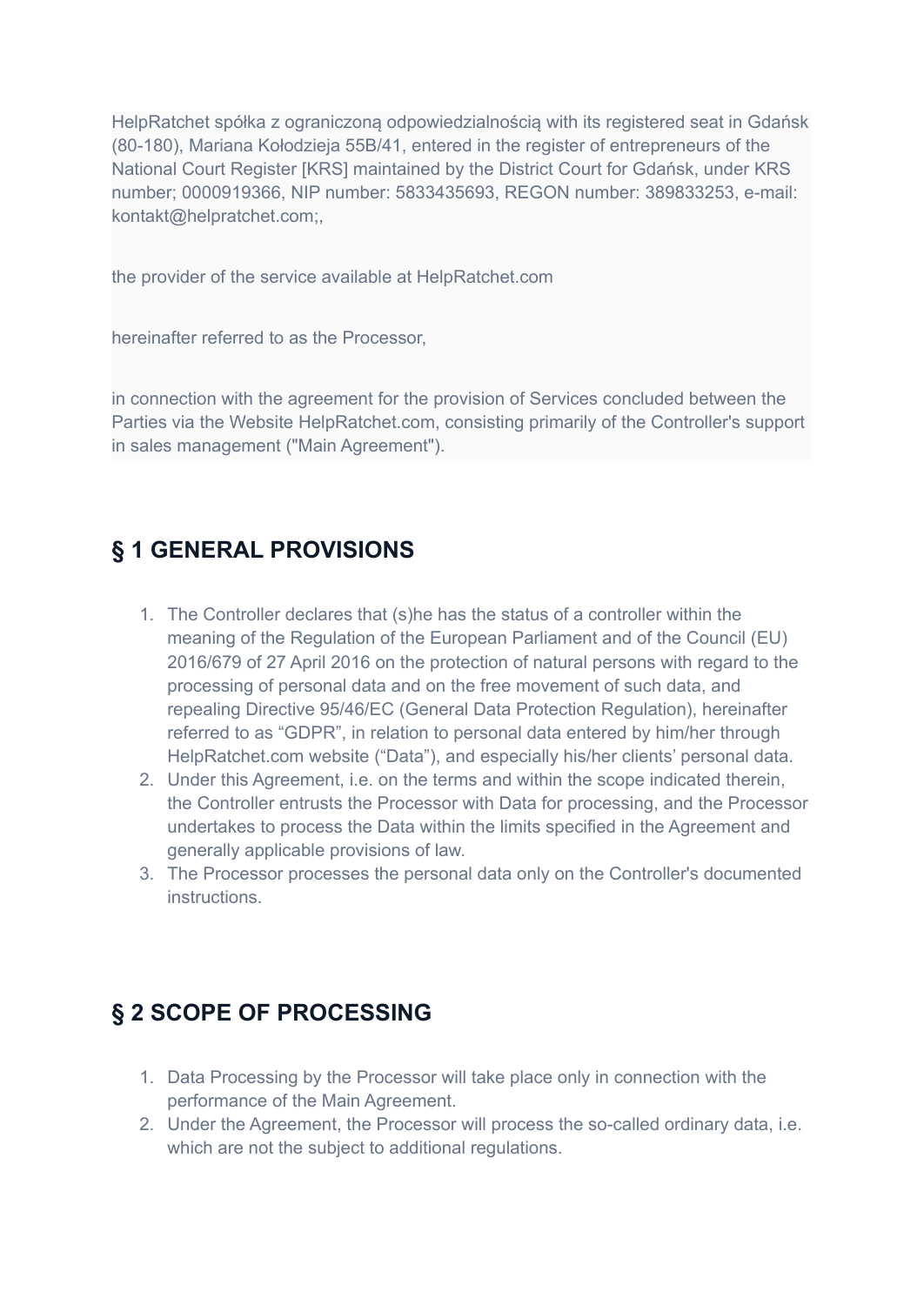3. The Data entered by the Controller into the system made available by the Processor as part of the HelpRatchet.com service related to sales management carried out by the Controller will be processed as part of the performance of the Agreement by the Processor. The Processor will process data of the Controller's employees, as well as of the Controller's clients, in particular names and surnames of the clients, addresses of residence/shipping addresses, telephone numbers, e-mail addresses and information on orders placed by these clients.

#### **§ 3 REPRESENTATIONS AND WARRANTIES**

- 1. The Processor ensures that the persons authorised by him/her to process the Data will be obliged to maintain their confidentiality or will be subject to the relevant statutory obligation to maintain their confidentiality.
- 2. The Processor takes all measures required by applicable law, in particular under Article 32 of the GDPR according to which the Processor implements appropriate technical and organisational measures, taking into account the state of technical knowledge, cost of implementation, the nature, scope, context and purposes of processing, as well as the risk of violation of the rights or freedoms of natural persons with different probability of occurrence and threat scale to ensure a level of security corresponding to this risk.
- 3. The Controller declares that (s)he has legal grounds for processing Data entered by him/her into the HelpRatchet.com system, and entrusting Data to the Processor will not infringe third party rights.

### **§ 4 COOPERATION BETWEEN THE PARTIES**

- 1. Given the nature of processing, the Processor helps the Controller, as far as possible, in fulfilling the obligation to respond to the request of the data subject in the exercising of his/her rights under Chapter III of the GDPR.
- 2. The Processor will assist the Controller in ensuring compliance with the obligations pursuant to Articles 32 to 36 of the GDPR, taking into account the nature of processing and the information available to the Processor.
- 3. The Processor provides the Controller with all information necessary to ensure compliance with the obligations laid down in Article 28 of the GDPR and allows the Controller or the auditor authorised by the Controller to carry out audits, including inspections after the date has been agreed upon by the Parties. All inspections will take place during business hours and the Processor's presence.